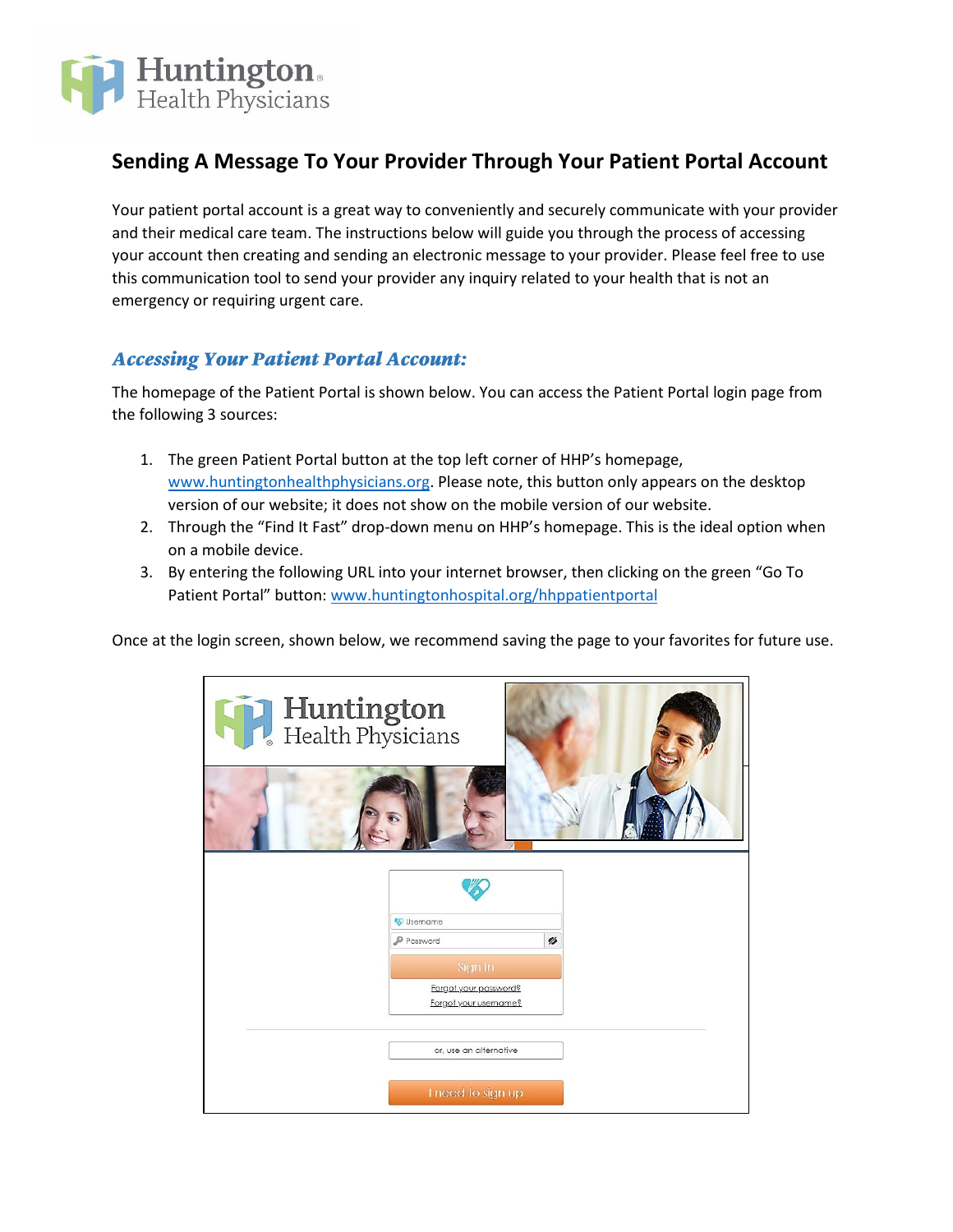## **Creating and Sending a Message to Your Provider:**

Once logged in, select the "Messages" tab in the top menu, then select "Compose".

| <b>Multiman</b> lays for a response to General Messages and Appointment Request. |                 |           |          |  |
|----------------------------------------------------------------------------------|-----------------|-----------|----------|--|
| Home                                                                             | <b>Messages</b> | My Health | Wellness |  |
| Compose                                                                          |                 |           |          |  |
|                                                                                  |                 |           |          |  |

The prompt below will display asking you to select the provider that you want to message. Please note, your options will be limited to your primary physician of record. Select your provider, then click on "Continue".

| <b>Compose Secure Message</b>             | ×                            |  |  |  |
|-------------------------------------------|------------------------------|--|--|--|
| If this is an emergency, please call 911  | Dismiss                      |  |  |  |
| Organization Huntington Health Physicians |                              |  |  |  |
| Choose a provider                         | Don't see your provider? (?) |  |  |  |
| Dr. Richard Wear<br>Internal Medicine     |                              |  |  |  |
|                                           |                              |  |  |  |
|                                           |                              |  |  |  |
|                                           |                              |  |  |  |
|                                           |                              |  |  |  |
|                                           | Continue                     |  |  |  |

You'll then be able to prepare the message to your provider, with a subject line and body field. Please note, there is a 1,000 character limit for your message, including spaces. Once your message is complete, click on "Send".

| <b>Compose Secure Message</b>                                    | X                         |
|------------------------------------------------------------------|---------------------------|
| If this is an emergency, please call 911                         | <b>Dismiss</b>            |
| Organization Huntington Health Physicians<br>To Dr. Richard Wear |                           |
| Subject                                                          |                           |
| Message*                                                         | Characters used: 0 / 1000 |
|                                                                  |                           |
|                                                                  |                           |
|                                                                  |                           |
| <b>Back</b>                                                      | Send                      |